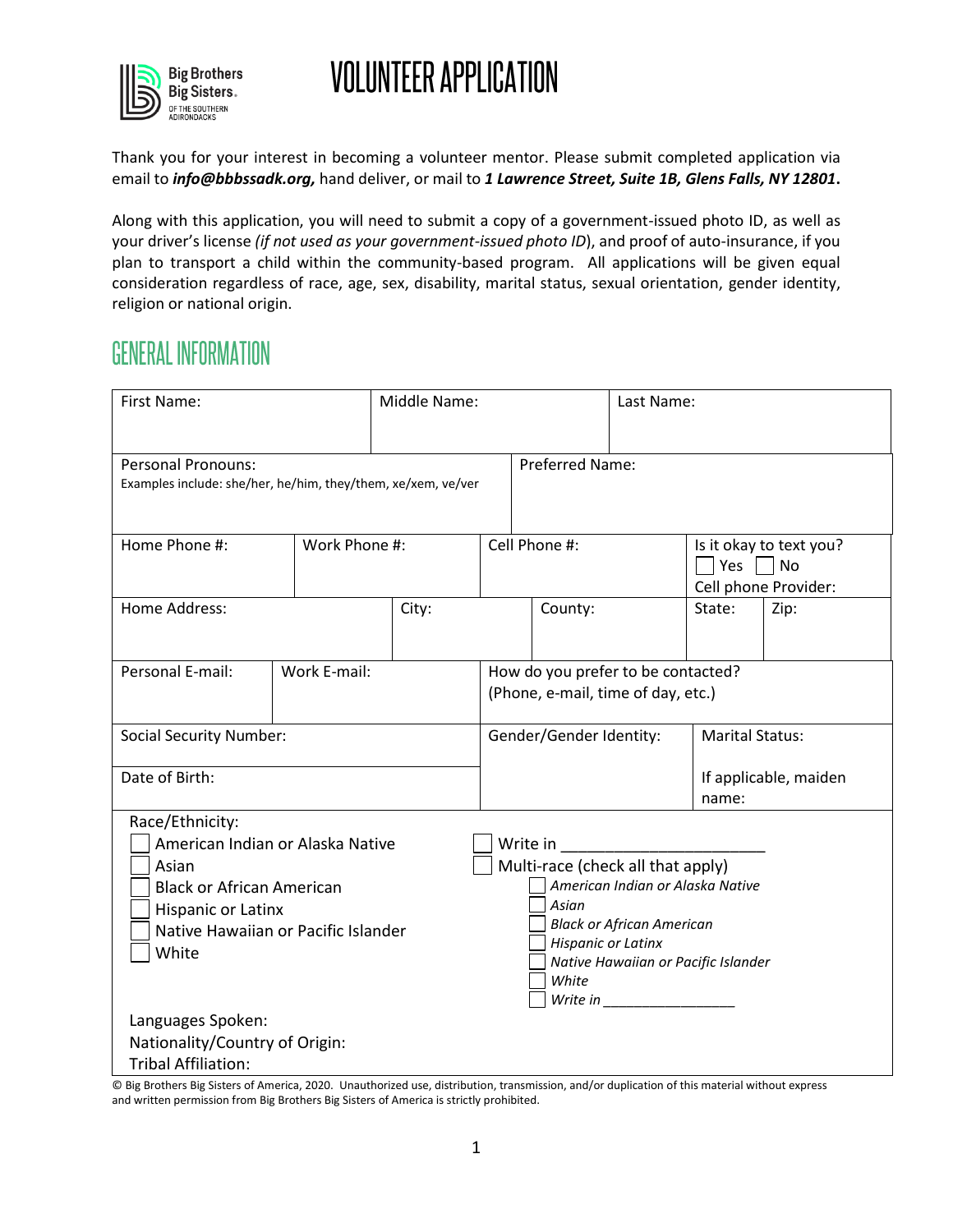

| Occupation:                                                                                                                                                                                                                   |                     | <b>Emergency Contact:</b>                                                                        |                   |  |
|-------------------------------------------------------------------------------------------------------------------------------------------------------------------------------------------------------------------------------|---------------------|--------------------------------------------------------------------------------------------------|-------------------|--|
| Employer:                                                                                                                                                                                                                     |                     | Length of Employment:                                                                            | Work Hours:       |  |
| Highest Level of Education:                                                                                                                                                                                                   |                     | Are you a student at this time?<br>Yes<br>No.<br>If yes, please name school:                     |                   |  |
| Area of Study:                                                                                                                                                                                                                |                     |                                                                                                  |                   |  |
| Do you have current or past military experience?                                                                                                                                                                              |                     | No.<br>Yes                                                                                       | Dates of Service: |  |
| Branch: I<br>Air Force<br>Army                                                                                                                                                                                                | <b>Marine Corps</b> | Navy                                                                                             | Coast Guard       |  |
| Component:<br><b>National Guard</b><br>Active<br>Reserve                                                                                                                                                                      |                     | No<br>Are you retired?<br>Yes<br>Are you separated/discharged (other than retired)?<br>Yes<br>No |                   |  |
| If retired, separated, or discharged, please check the character of separation/discharge:<br>General (under honorable conditions)<br>Honorable<br>Under Other than Honorable Conditions<br><b>Bad Conduct</b><br>Dishonorable |                     |                                                                                                  |                   |  |

*Possession of a driver's license is required if you will be transporting a program youth in any vehicle you are operating.* 

| Do you have a current and<br>valid driver's license? | If yes, state of issue and #: | Do you have a vehicle?<br>  No<br>Yes                                                       |
|------------------------------------------------------|-------------------------------|---------------------------------------------------------------------------------------------|
| No<br>Yes                                            | Expiration date:              | Do you have valid insurance that meets or<br>exceeds state required minimum?<br>l No<br>Yes |

1. Have you previously applied to be or served as a Big Brother or Big Sister with any agency in the past? **Yes No**

If yes, when and where?

2. Have you ever been involved with Big Brothers Big Sisters in a capacity other than a Big? **Yes No**

If yes, when and where?

3. Have you ever been involved with or volunteered for another youth organization?

**Yes No**

If yes, when and where?

<sup>©</sup> Big Brothers Big Sisters of America, 2020. Unauthorized use, distribution, transmission, and/or duplication of this material without express and written permission from Big Brothers Big Sisters of America is strictly prohibited.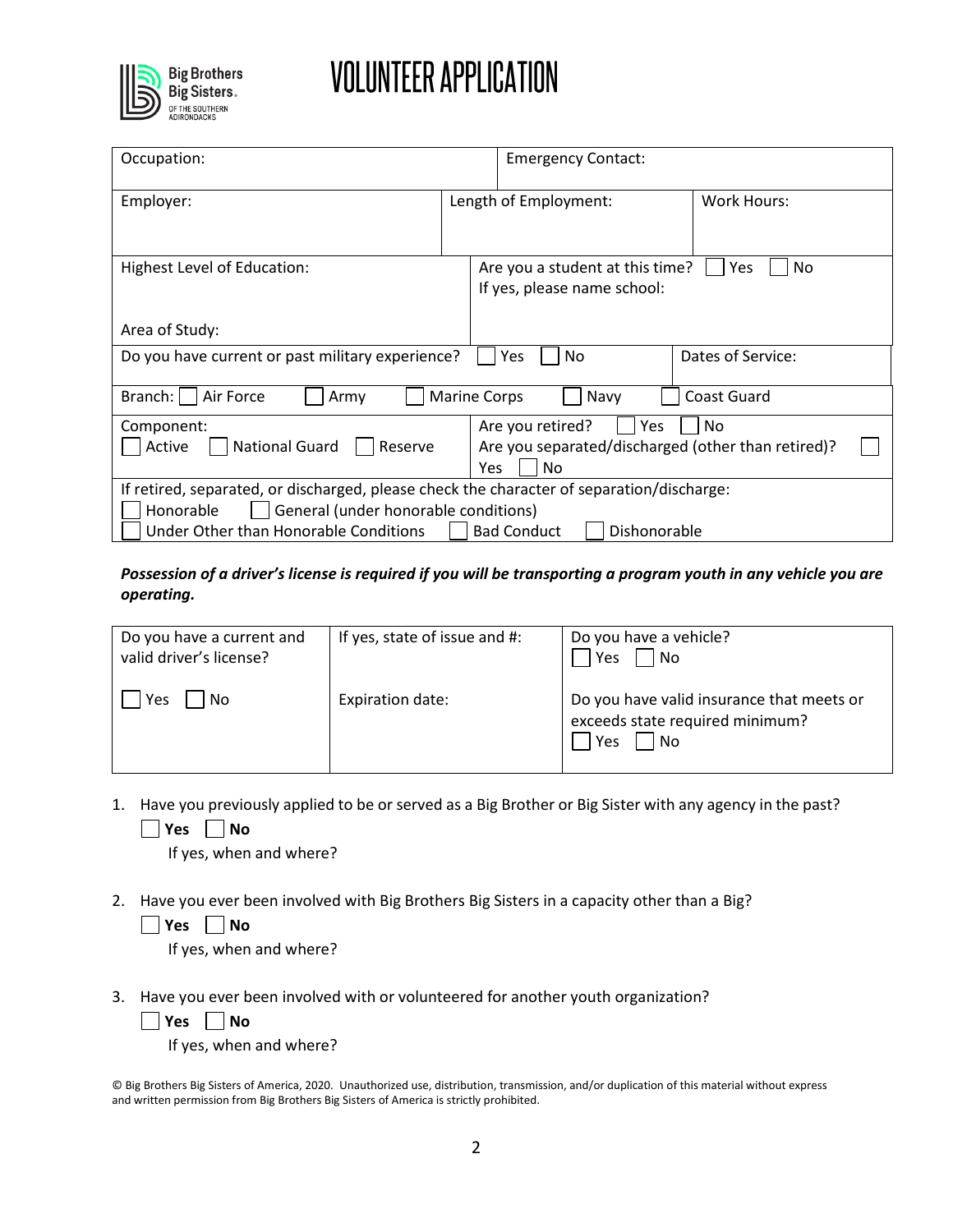

4. Have you ever been denied acceptance or released from service as a volunteer or employee for another Big Brothers Big Sisters program or other youth-serving organization?

| Ves | N٥ |
|-----|----|
|     |    |

If yes, when and where?

5. Are you interested in learning about additional ways to contribute to the Big Brothers Big Sisters mission? **Yes No** 

If yes, please check all interests that apply.

Becoming a donor

- Helping to recruit volunteers
- Volunteering at agency events for matches, Littles, waiting-list children, etc.
- Volunteering at agency fundraising events
- $\Box$  Inviting BBBS to speak at a company, church, organization, or other group of which I am a member

### **REFERENCE INFORMATION**

Please list information for **at least three** references below including:

- 1. Your spouse or domestic partner (i.e., if you live with a significant other/partner) OR a family member, if you do not have a spouse, partner, or significant other);
- 2. Current or former employer or co-worker you have known for at least one year, or someone from your school if you are a student; AND
- 3. A friend or neighbor you have known for at least two years.

| <b>Reference Name:</b>  |         | Relationship to Applicant: |        |        |      |
|-------------------------|---------|----------------------------|--------|--------|------|
| Address:                |         | City:                      |        | State: | Zip: |
| Cell #:<br>Day Phone #: |         | Email:                     |        |        |      |
| <b>Reference Name:</b>  |         | Relationship to Applicant: |        |        |      |
| Address:                |         | City:                      |        | State: | Zip: |
| Day Phone #:            | Cell #: |                            | Email: |        |      |
| <b>Reference Name:</b>  |         | Relationship to Applicant: |        |        |      |
| Address:                |         | City:                      |        | State: | Zip: |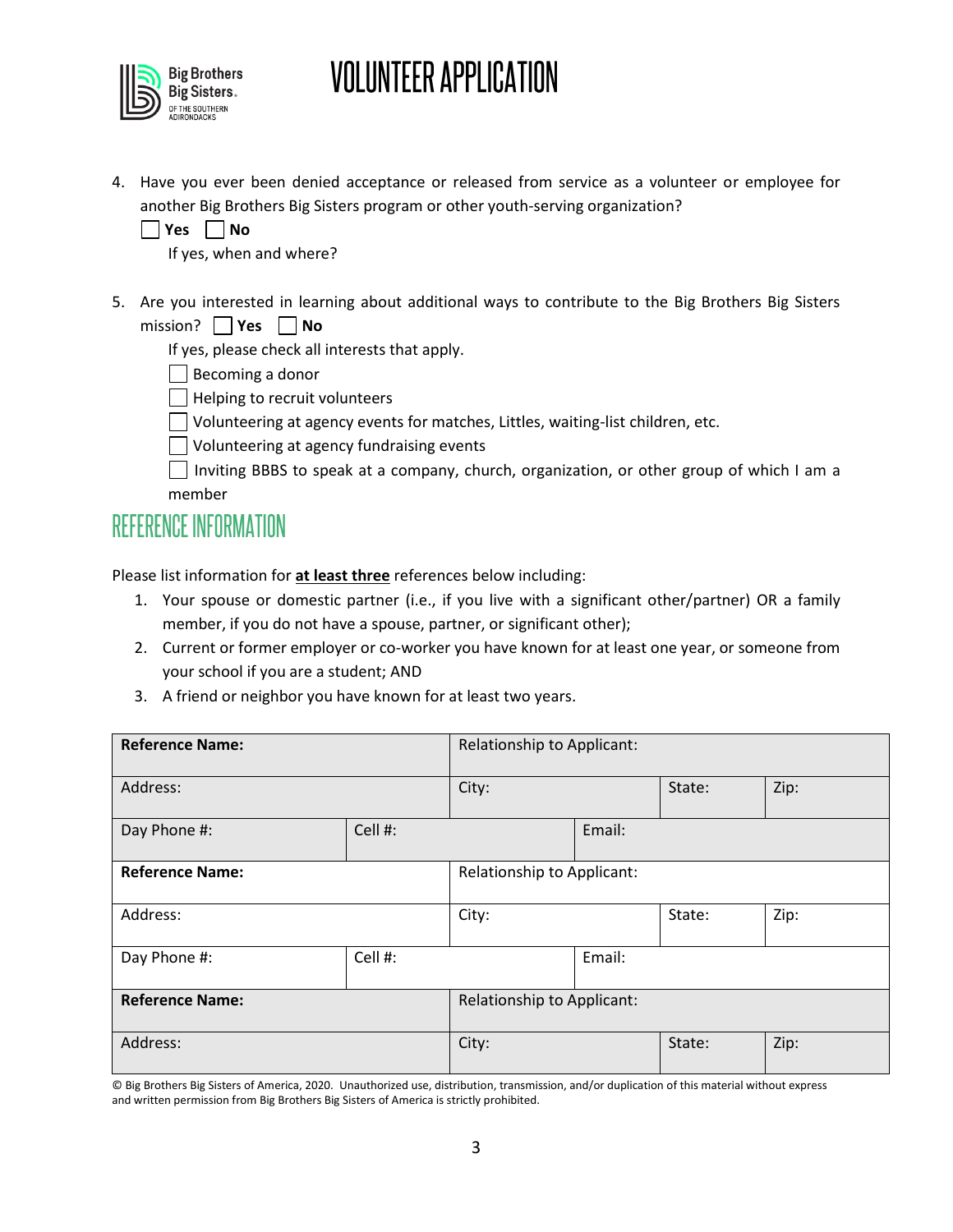

| Day Phone #:           | Cell #: |                            | Email:                     |        |      |
|------------------------|---------|----------------------------|----------------------------|--------|------|
| <b>Reference Name:</b> |         | Relationship to Applicant: |                            |        |      |
| Address:               |         | City:                      |                            | State: | Zip: |
| Day Phone #:           | Cell #: |                            | Email:                     |        |      |
| <b>Reference Name:</b> |         |                            | Relationship to Applicant: |        |      |
| Address:               |         | City:                      |                            | State: | Zip: |
| Day Phone #:           | Cell #: |                            | Email:                     |        |      |
| <b>Reference Name:</b> |         |                            | Relationship to Applicant: |        |      |
| Address:               | City:   |                            |                            | State: | Zip: |
| Day Phone #:           | Cell #: |                            | Email:                     |        |      |

### *In addition to the references above, Big Brothers Big Sisters requires references from all youth serving organizations at which you have worked or volunteered in the past. Please list additional on separate page, if needed.*

| Organization name:               |         |  | Direct supervisor: |        |        |      |
|----------------------------------|---------|--|--------------------|--------|--------|------|
| Address:                         | City:   |  |                    |        | State: | Zip: |
| Day Phone #:                     | Cell #: |  | Email:             |        |        |      |
| Dates of involvement/employment: |         |  |                    |        |        |      |
| Reason for leaving:              |         |  |                    |        |        |      |
| Organization name:               |         |  | Direct supervisor: |        |        |      |
| Address:                         | City:   |  |                    |        | State: | Zip: |
| Day Phone #:                     | Cell #: |  |                    | Email: |        |      |
| Dates of involvement/employment: |         |  |                    |        |        |      |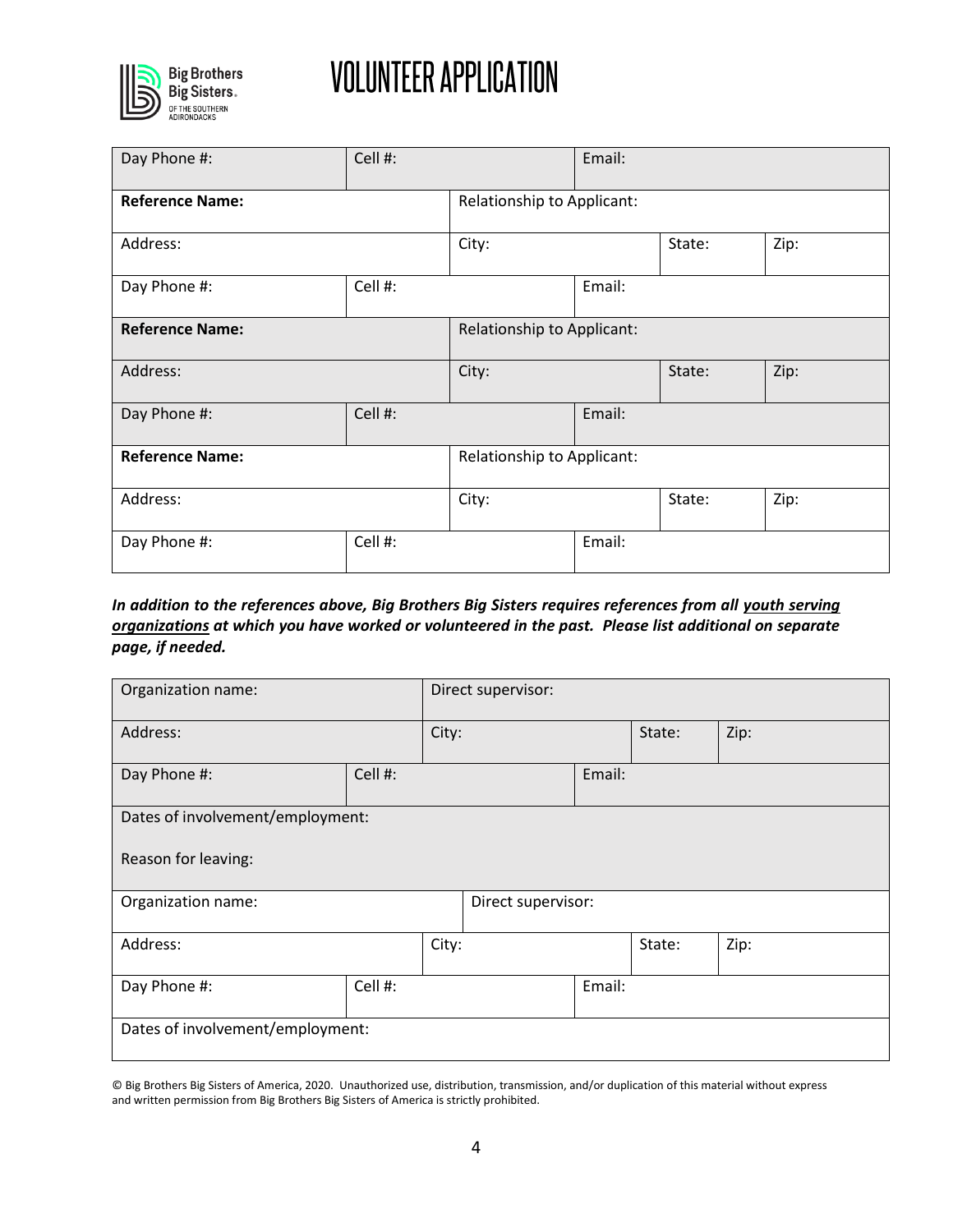

| Reason for leaving?              |         |                    |  |        |        |      |
|----------------------------------|---------|--------------------|--|--------|--------|------|
| Organization name:               |         | Direct supervisor: |  |        |        |      |
| Address:                         |         | City:              |  |        | State: | Zip: |
| Day Phone #:                     | Cell #: |                    |  | Email: |        |      |
| Dates of involvement/employment: |         |                    |  |        |        |      |
| Reason for leaving:              |         |                    |  |        |        |      |

## I CONSENT TO AND UNDERSTAND THAT:

- 1) The references and youth serving-organization I listed may be contacted by mail, telephone, email, or in-person;
- 2) The information I provided may be used to conduct a background check, to include a search of public domain records, driving records check, juvenile and adult criminal history check (*see attached authorization*), military records, and other records where required by local, state, or federal law for volunteers working with youth;
- 3) I am in no way obligated to perform any volunteer services;
- 4) The BBBS agency is not obligated to match me with a youth and may deny my application or close my match at any time, and to protect all participants' confidentiality, BBBS is not required to disclose reasons for doing so;
- 5) Other BBBS agencies and youth organizations where I have worked or volunteered may be contacted as references;
- 6) As part of the enrollment processes, I will be required to provide additional personal information, including completion of an in-person interview;
- 7) I understand that the information I provide in the enrollment process will be kept confidential, unless disclosure is required by law.
	- a. I understand that detailed accounts of child abuse or neglect, past or present, will be reported to proper authorities;
	- b. I understand that certain relevant information about me will be discussed with the parent/guardian of a child who is a prospective match (*this might include demographic information, information relevant to parent/child preferences, and any information relevant to a child's safety or well-being*);

<sup>©</sup> Big Brothers Big Sisters of America, 2020. Unauthorized use, distribution, transmission, and/or duplication of this material without express and written permission from Big Brothers Big Sisters of America is strictly prohibited.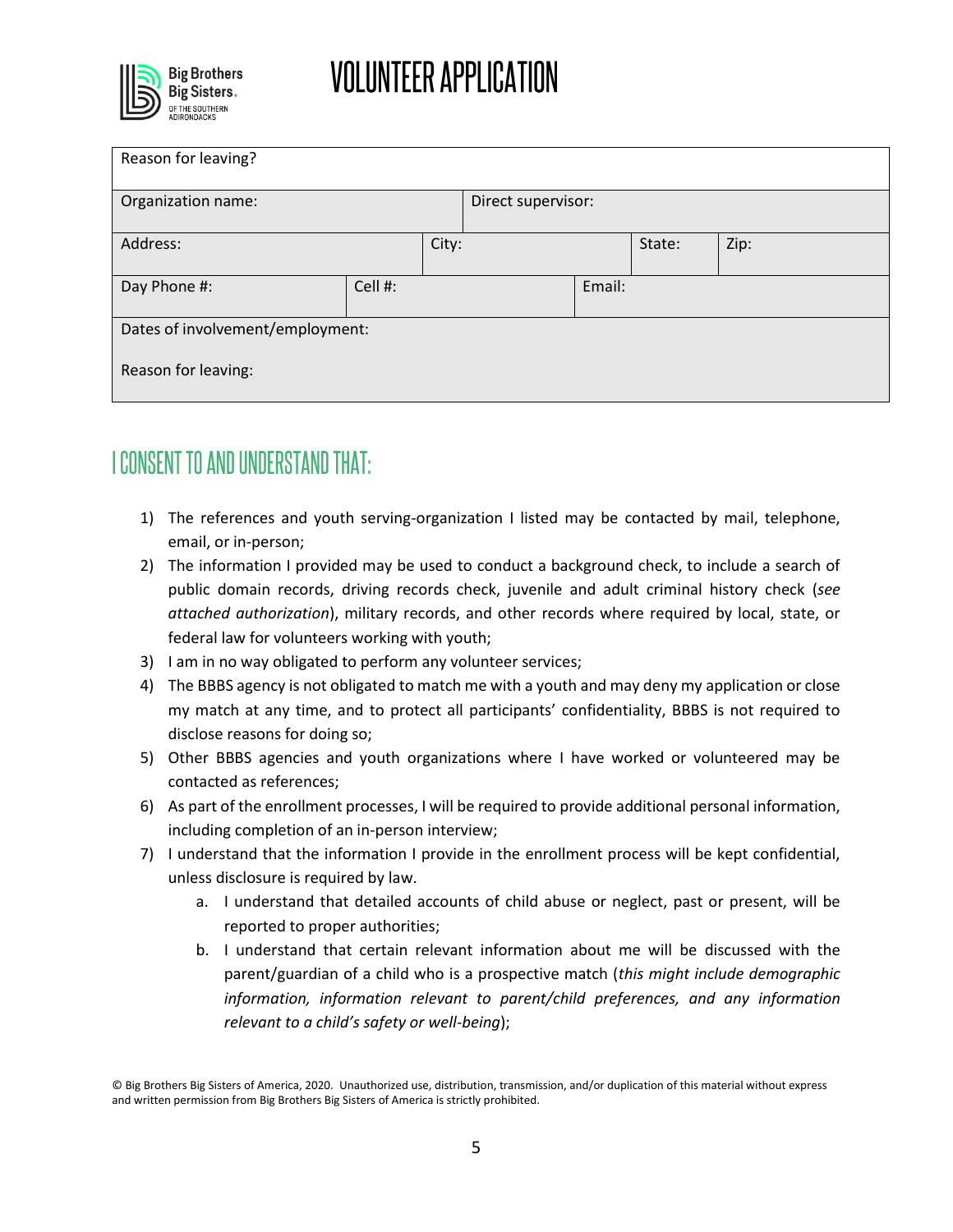

- 8) It is my responsibility to update the agency if any of the information I provide on this application, in my interview, or any other information provided during the enrollment process changes (*i.e. address, phone number, auto-insurance, new criminal charges, etc.*).
- 9) I agree to complete questionnaires throughout my time in the program to evaluate and improve program services;
- 10) I agree to timely communication and follow-up with all agency staff as required by the agency.

### PI FASE READ THE FOLLOWING CAREFULLY BEFORE SIGNING THIS APPLICATION

I understand that this is an application for a volunteer opportunity and is not a promise or commitment by Big Brothers Big Sisters.

I certify that all information I have provided or will provide to Big Brothers Big Sisters, including this application, is true, accurate, and complete to the best of my knowledge. I certify that I have and will answer all questions to the best of my ability and that I have not and will not withhold any information that would affect my application for a volunteer position. I understand that information contained in my application will be verified by Big Brothers Big Sisters. I understand that misrepresentations or omissions may be cause for my immediate rejection as an applicant or my termination as a volunteer.

At any time while involved with the Big Brothers Big Sisters program, I agree to immediately inform my Big Brothers Big Sisters contact person of any and all infractions, violations, charges, and convictions related to any civil, domestic, or criminal matters. I understand that BBBS staff needs to be fully informed to provide the best guidance or support possible.

| <b>Volunteer Printed Name:</b> |  |  |
|--------------------------------|--|--|
|                                |  |  |

Signature: **Example 20 and 20 and 20 and 20 and 20 and 20 and 20 and 20 and 20 and 20 and 20 and 20 and 20 and 20 and 20 and 20 and 20 and 20 and 20 and 20 and 20 and 20 and 20 and 20 and 20 and 20 and 20 and 20 and 20 and** 

*If applicant is under the age of 18, co-signature of a parent/guardian is required for application and to obtain criminal history record check information:*

| Parent/Guardian Printed Name: |  |
|-------------------------------|--|
|                               |  |

| Parent/Guardian Signature: | Date: |
|----------------------------|-------|
|----------------------------|-------|

## **VOLUNTEER PRE-INTERVIEW QUESTIONNAIRE**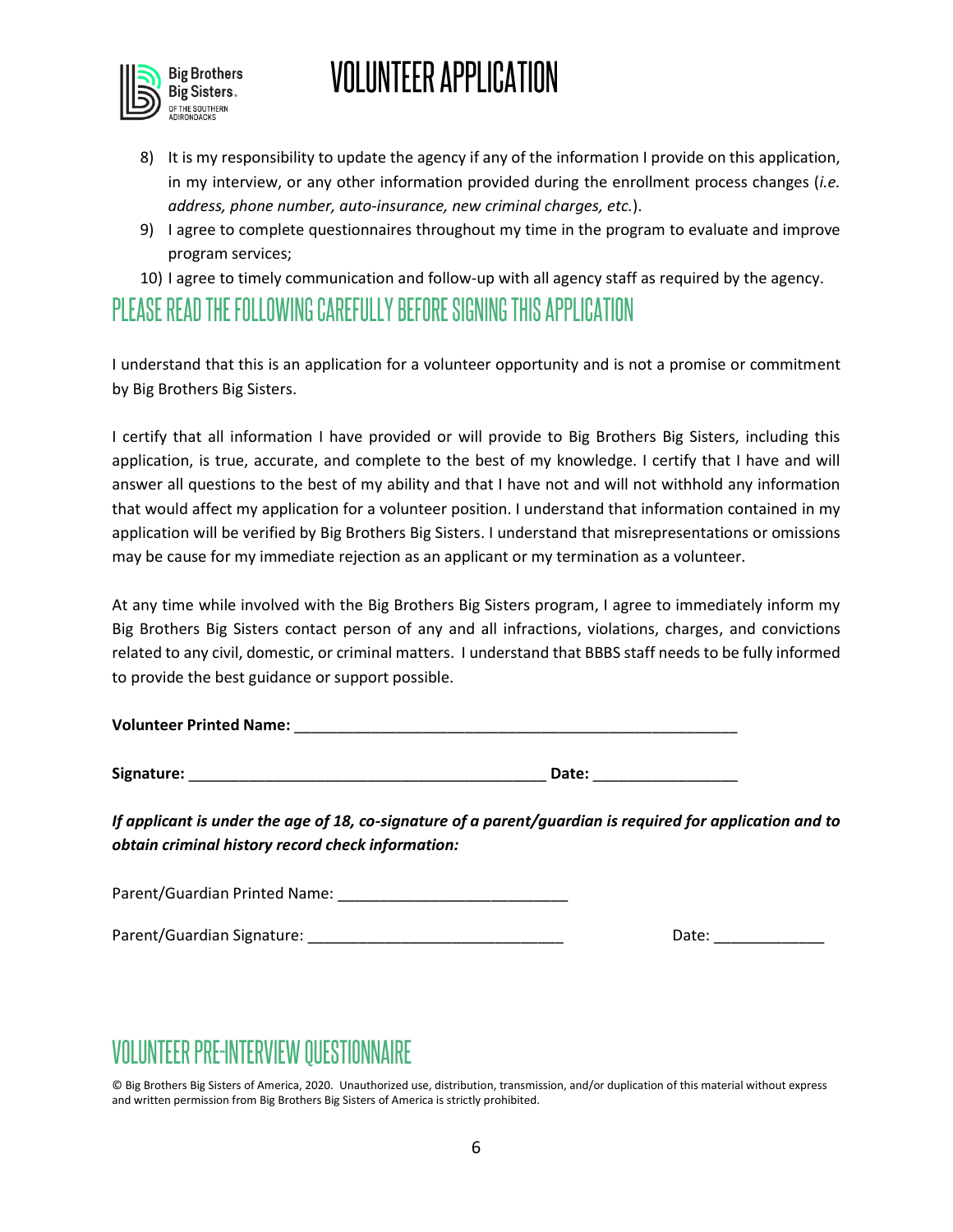

Prior to your in-person interview, please answer the questions below. The information you provide will also help us make a better match for you and assure we can support you during your involvement with our program. *Please note that you will have an opportunity to discuss these questions and your responses more thoroughly during your in-person interview.*

Name:

- 1. Do you have any concerns about your ability to fulfill **the 1-year** commitment required of mentors? **Yes No**
- 2. Do you anticipate any significant life changes over the next year or have you had any this past year?

**Yes No**

Please describe:

- 3. Have you ever been accused, arrested, charged, or convicted of a crime? **Yes No** Please describe:
- 4. Have you had any driving citations and/or moving violations in the past five years? **Yes No** Please describe:
- 5. Do you have guns, ammunition, or other weapons in your house? **Yes No**

Please describe:

- 6. What languages do you speak fluently?
- 7. Please list any counties and states that you have lived in aside from your current address in the past five years.
- 8. Please provide the name, age, and relationship to you for anyone else residing in your home.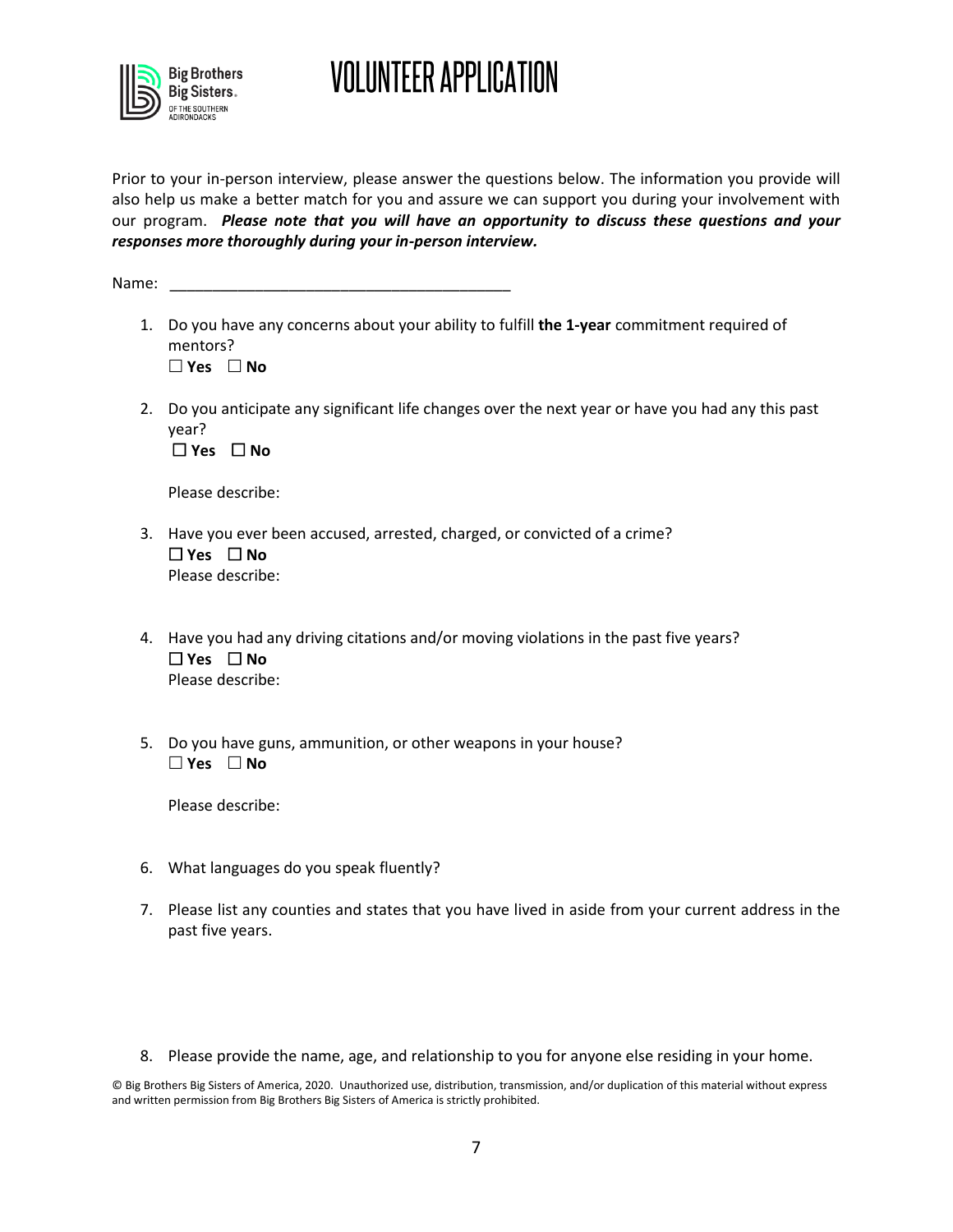

| Name: | Age: | Relationship: |
|-------|------|---------------|
| Name: | Age: | Relationship: |
| Name: | Age: | Relationship: |
| Name: | Age: | Relationship: |

I have answered these questions honestly and completely to the best of my knowledge.

\_\_\_\_\_\_\_\_\_\_\_\_\_\_\_\_\_\_\_\_\_\_\_\_\_\_\_\_\_\_\_\_\_\_\_\_\_ \_\_\_\_\_\_\_\_\_\_\_\_\_\_\_\_\_\_\_\_\_\_\_\_\_

Printed Name: \_\_\_\_\_\_\_\_\_\_\_\_\_\_\_\_\_\_\_\_\_\_\_\_\_\_\_\_\_\_\_\_\_\_\_\_\_

**Signature Date**

#### **CONSENT AND RELEASE FORM**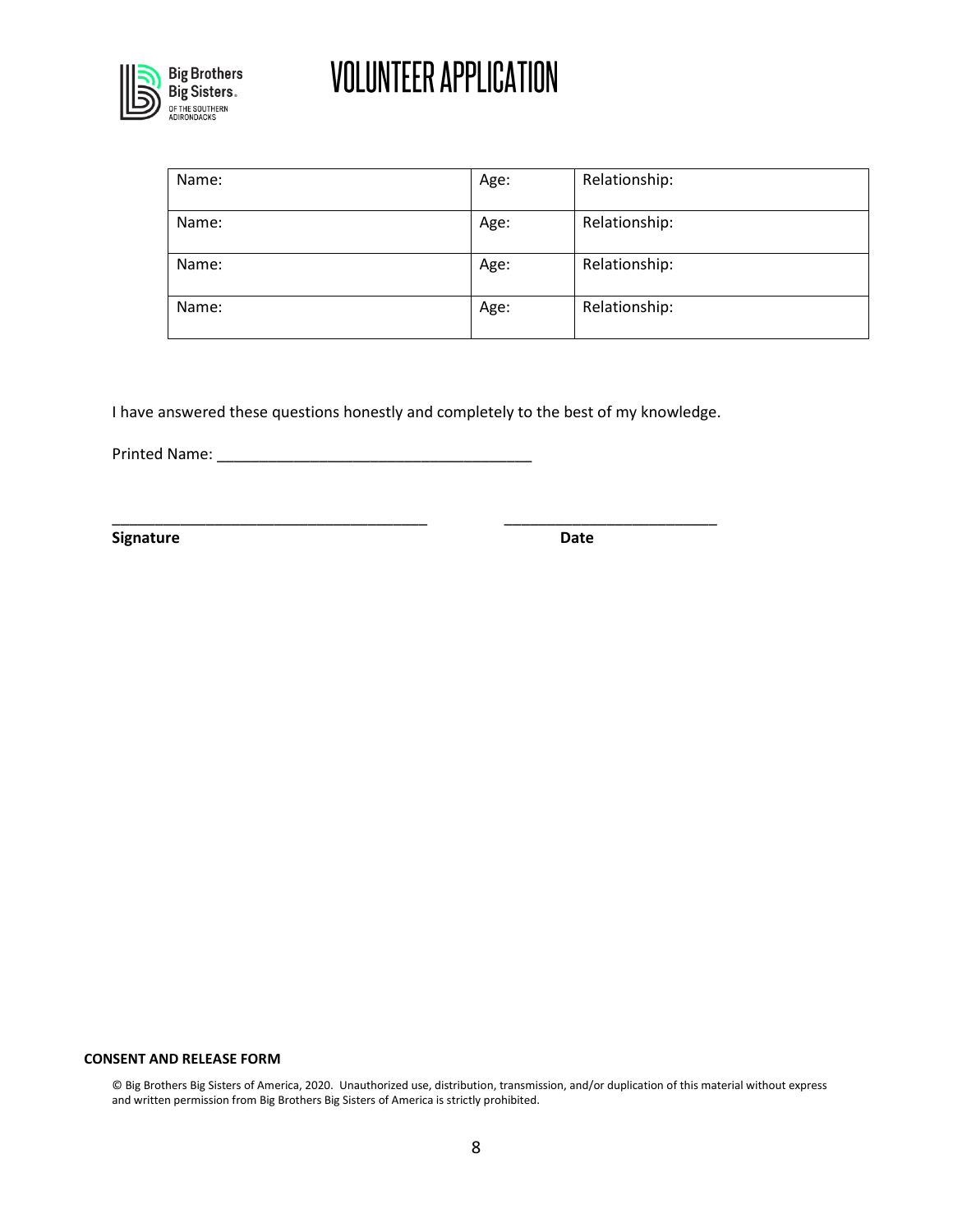

I, \_\_\_\_\_\_\_\_\_\_\_\_\_\_\_\_\_\_\_\_\_\_\_\_\_, irrevocably consent to any and all uses and displays of my name, image, likeness, appearance, basic biographical information, audio/video recordings, writings, artwork, and the like, in original form or in modified form, in whole or in part, in, on, or in connection with merchandise, advertising, publicity, marketing, fundraising, and the like, in printed or electronic media, of any type, throughout the world at any time by Big Brothers Big Sisters of America and Big Brothers Big Sisters of the Southern Adirondacks in their sole discretion, successors, partners, sponsors, donors, any entities or persons with whom they conduct any public relations, marketing, or fund raising of any type, and any other authorized third parties, without further consent from me, without any royalty, payment, or other compensation to me, and with the release and waiver of any claims, actions, damages, losses, costs, expenses and liability of any kind arising from any such use (the "Released Material").

In consideration of the mutual promises made herein, and for other good and valuable consideration, the receipt and sufficiency of which I hereby acknowledge, I hereby grant to BBBSSADK the right to use the Released Material as BBBSSADK, in all media now existing or hereafter created and in all variations and forms including, but not limited to, internal or external publications or productions, informational or recruitment materials, marketing materials, fundraising materials, televised photography and/or recordings, advertisements, Public Service Announcements, and/or online and social media sites. The use of this information shall be at the sole discretion of BBBSSADK.

I further grant to BBBSSADK and its affiliates the absolute right to use the Released Material in whole or in part, alone or in conjunction with any other image, name, writings or reproduction, in color or otherwise, for art, advertising, business, trade, or any other lawful purpose whatsoever, in perpetuity throughout the world.

I understand and agree that all materials created by BBBSSADK that use the Released Materials are the property of and are owned by BBBSSADK, and that I cannot authorize their use by any other party. I further understand that BBBSSADK may authorize their use by a third party. I hereby irrevocably transfer and assign to BBBSSADK my entire right, title and interest, if any, in and to the Released Materials and all copyrights in the Released Materials arising in any jurisdiction throughout the world, including the right to register and sue to enforce such copyrights against infringers.

I acknowledge and agree that I have no right to review or approve the Released Materials before they are used by BBBSSADK, and that BBBSSADK has no liability to me for any editing or alteration of the Released Materials or for any distortion or other effects resulting from BBBSSADK editing, alteration or use of the Released Materials. BBBSSADK has no obligation to use the Released Materials or to exercise any rights given by this Consent and Release Form.

I hereby release BBBSSADK, employees, and agents, as well as any partner companies, from all claims, demands or liabilities and related financial costs that I may now or hereafter have arising in connection with BBBSSADK's exercise of the rights hereby granted, and/or with the appearance or the Released Materials in any publication or production. These include, without limitation, claims for compensation, defamation, or invasion of privacy, or other infringements or violations of personal or property rights of any sort whatsoever.

*I have read this Consent and Release Form completely. I fully understand what it means, and I agree to its terms. I have not been offered any additional consideration or enticement, nor have I been coerced to sign this document. I am voluntarily signing it for the purposes and considerations described.* 

SIGNATURE:\_\_\_\_\_\_\_\_\_\_\_\_\_\_\_\_\_\_\_\_\_\_\_\_\_\_\_\_\_\_\_\_\_\_\_\_\_\_\_\_\_\_\_\_\_\_\_\_\_\_\_\_ DATE: \_\_\_\_\_\_\_\_\_\_\_\_\_\_\_\_\_\_

<sup>©</sup> Big Brothers Big Sisters of America, 2020. Unauthorized use, distribution, transmission, and/or duplication of this material without express and written permission from Big Brothers Big Sisters of America is strictly prohibited.